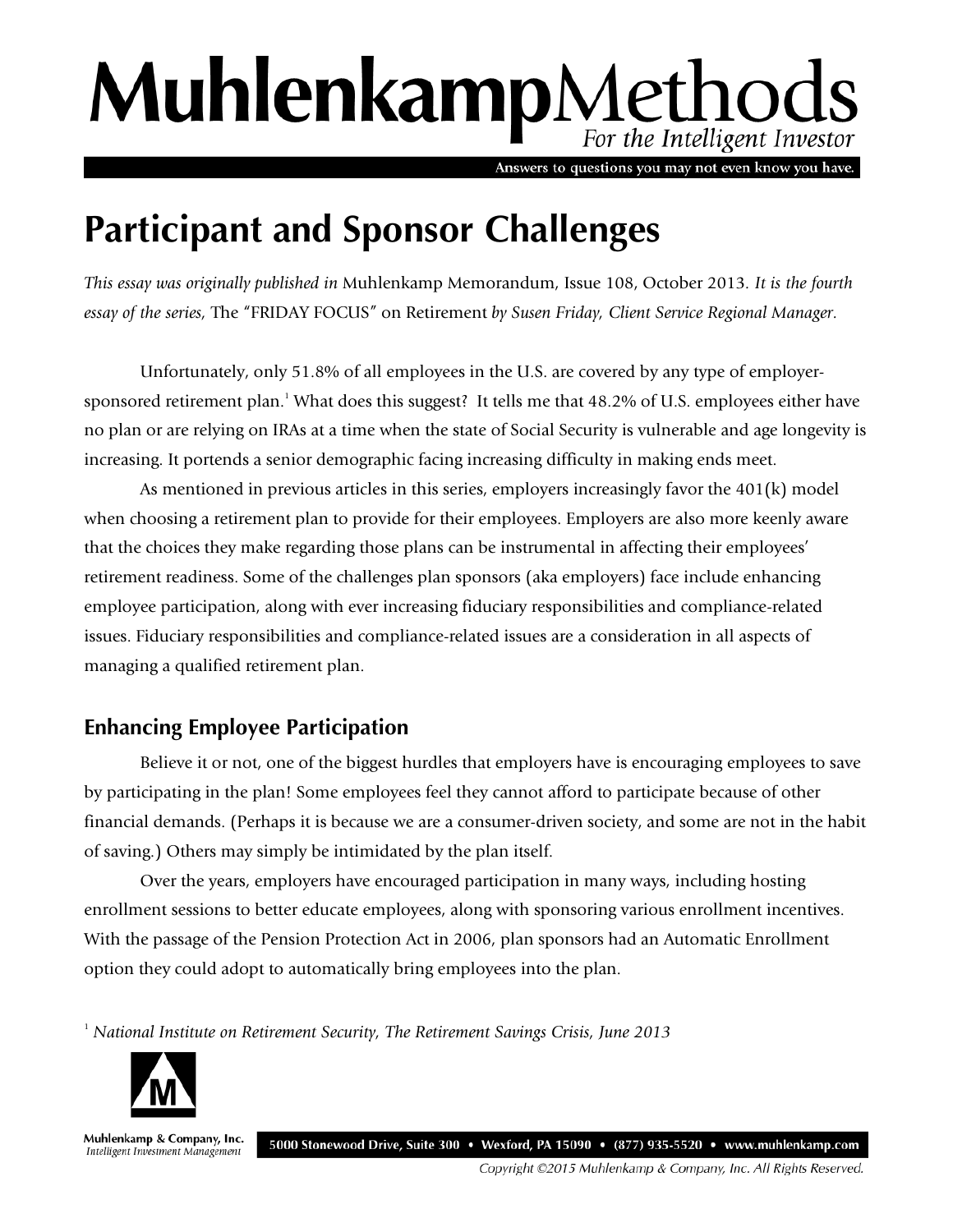The study of behavioral finance tells us that people often suffer from inertia where financial decisions are concerned. With that in mind, if an employee has to actively enroll in a retirement plan, there is a good chance they won't. The same principle applies if an employee is automatically enrolled in a retirement plan at a predetermined contribution rate; it is unlikely they will opt out.

In any case, it is doubtful that a participant will be able to retire on the original rate of contribution chosen. In fact, many participants have no idea how much money they will need at retirement. It takes a little work, but there are various websites that can calculate an estimate for one's particular circumstances. (Some plan websites include links to these tools.) Such tools can prove invaluable, providing the participant a tangible goal.

The plan sponsor has several additional tools to encourage employee participation, the first of which is plan design. Some of the plan features that can entice employees to participate in a plan are:

• Providing a match to a higher rate of contribution, thereby encouraging participants to save more in order to qualify for the full benefit of the match.

• Incorporating a profit sharing feature.

• In addition to automatic enrollment, plan sponsors can now offer automatic escalation. By adopting this feature, participants will have the percentage of their contribution increased, usually on an annual basis, by a set amount.

Beyond plan design, the plan sponsor can encourage plan participation through the thoughtful selection of investment options that are made available to the participants. Because there are so many options to consider (mutual funds, Exchanged Traded Funds (ETFs), collective trusts, etc.), the plan sponsor must carry out due diligence, many times with the help of an adviser who specializes in qualified plans. Additionally, plan sponsors can offer educational services of good investment practices, either through its plan website or by making financial advisers available to the participants.

If a participant does not want to actively make investment decisions, the plan may offer a menu of target date funds; i.e. actively managed funds that adjust a portfolio over time according to a fixed retirement date. Beware: Target date funds are not alike; research is required. Remember, retirement funds need to last throughout one's entire retirement, often for many years.



Muhlenkamp & Company, Inc. Intelligent Investment Management

5000 Stonewood Drive, Suite 300 • Wexford, PA 15090 • (877) 935-5520 • www.muhlenkamp.com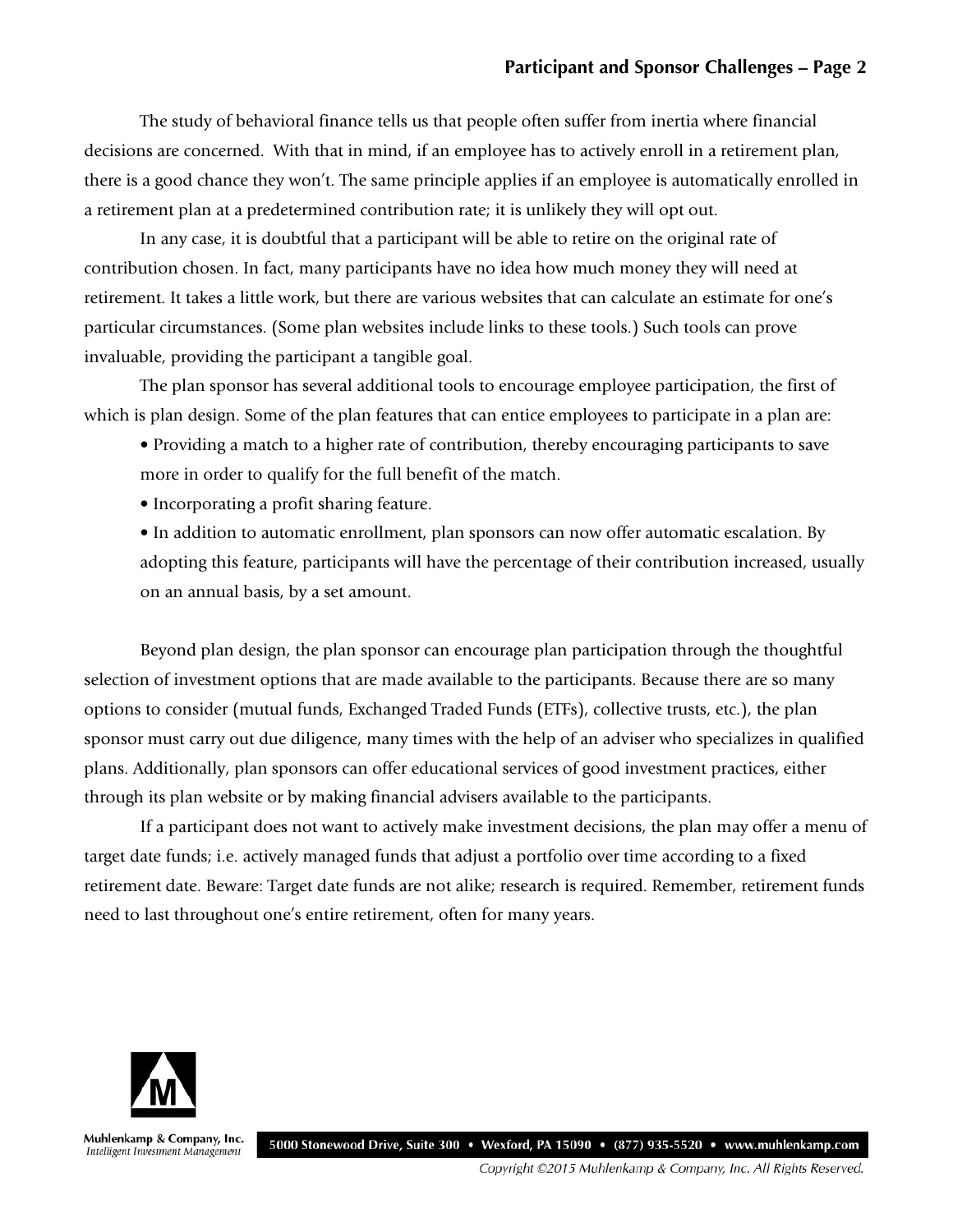An employer-sponsored retirement plan is also beneficial to the employer. The employer and other "highly compensated employees"2 (HCEs) are more likely to contribute to the plan at a higher rate than non-highly compensated employees. The Employment Retirement Income Security Act of 1974 (ERISA) states that unless a plan satisfies one of several safe harbors, the plan must be nondiscriminatory in providing benefits. Each year, retirement plans must undergo testing to verify that HCEs did not benefit more than non-highly compensated employees. If the plan does not pass the test, contributions must be returned to the HCEs to bring the plan into compliance. As a result, HCEs are unable to declare as large of a deduction on their tax returns. Qualified plans with a high rate of employee participation are less likely to fail their testing.

In sum, employers with a well-administered retirement plan have an important tool to attract and retain knowledgeable employees—and those employees have an easy way to save for retirement! Further, all employees have the opportunity to contribute at higher rates as participation increases.

#### **Increasing Fiduciary Responsibilities**

Plan sponsors are the fiduciaries of the retirement plans. According to Investopedia, a fiduciary is "one who has been legally appointed and authorized to hold assets in trust for another person. The fiduciary manages the assets for the benefit of the other person rather than for his or her own profit."

Often times, fiduciary duties are outsourced to an adviser who specializes in qualified plans. Legally, however, the plan sponsor is ultimately responsible for the plan.

A fiduciary is expected to base decisions on the "prudent man rule." The rule states that "fiduciaries must act as a prudent man or woman would be expected to act, with discretion and intelligence, to seek reasonable income, preserve capital, and, in general, avoid speculative investments." As such, the fiduciary decision-making process involves the following steps:

- 1. Organize and analyze the information available;
- 2. Formalize the expectations;
- 3. Implement the decision or practice; and
- 4. Monitor the process and exercise due diligence.

<sup>2</sup>*Highly Compensated Employees (HCEs) are defined by the IRS for 2013 as either 5% owners or those with compensation equal to or greater than \$115,000.*



Muhlenkamp & Company, Inc. Intelligent Investment Management

5000 Stonewood Drive, Suite 300 • Wexford, PA 15090 • (877) 935-5520 • www.muhlenkamp.com